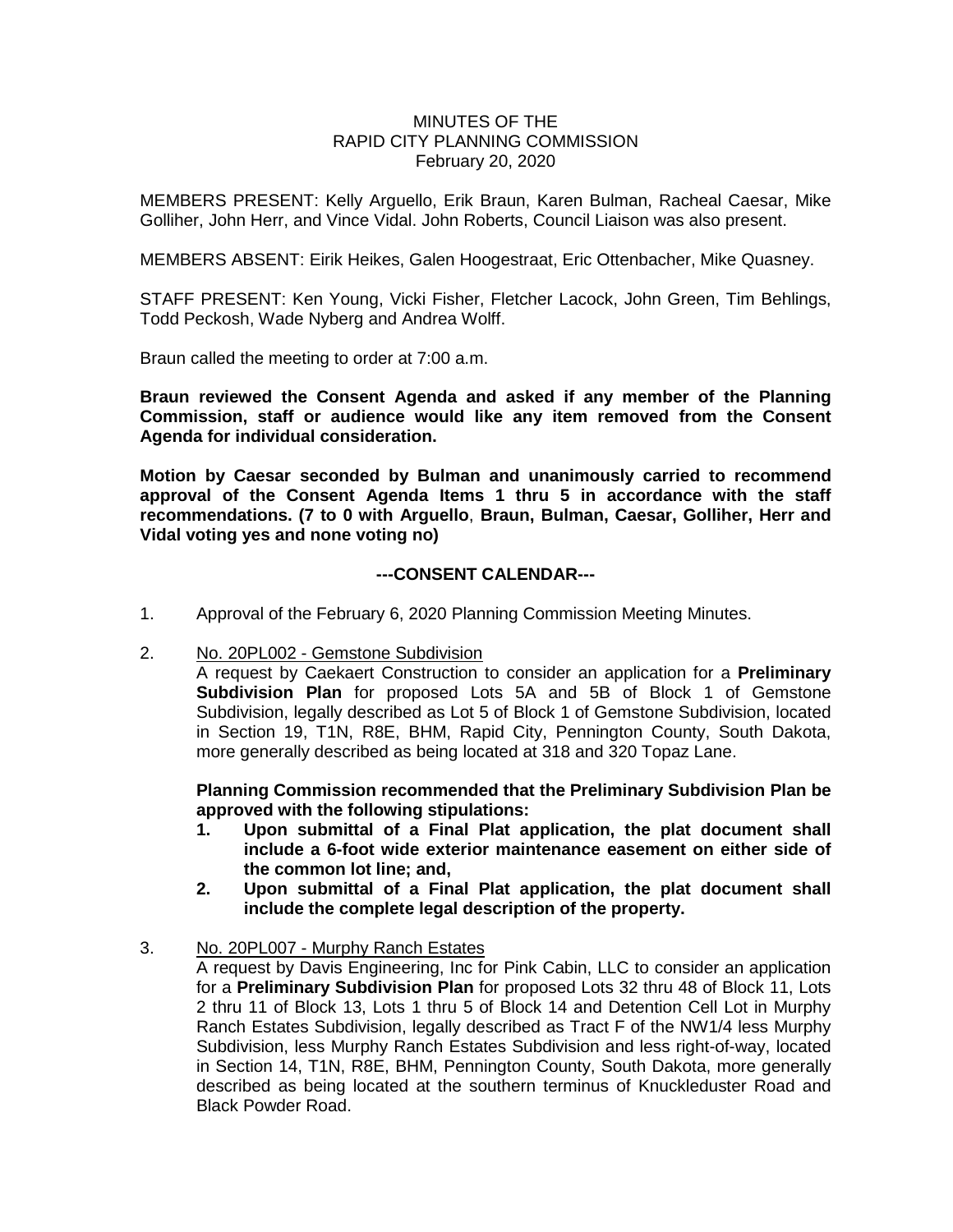**Planning Commission recommended that the Preliminary Subdivision Plan be approved with the following stipulations:** 

- **1. Prior to submittal of a Development Engineering Plan application, the construction plans and plat document shall show different street names for Ruger Loop and Winchester Court as approved by the Emergency Services Communication Center;**
- **2. Prior to submittal of a Development Engineering Plan application, all redline comments shall be addressed. In addition, the redline comments shall be returned with the Development Engineering Plan application;**
- **3. Upon submittal of a Development Engineering Plan application, construction plans for Blackpowder Drive, a local street, shall be submitted for review and approval showing the street located in a minimum 52-foot wide right-of-way and constructed pursuant to Figure 2-1 of the Infrastructure Design Criteria Manual or shall meet criteria for obtaining an Exception or Variance (sidewalk). If an Exception is obtained, a copy of the approved document shall be submitted with the Development Engineering Plan application;**
- **4. Upon submittal of a Development Engineering Plan application, construction plans for Ruger Loop and Winchester Court, lane-place streets, shall be submitted for review and approval showing the streets located in a minimum 50-foot wide right-of-way and constructed pursuant to Figure 2-1 of the Infrastructure Design Criteria Manual with the cul-de-sac bulb at the northern terminus Winchester Court being located in a minimum 104-foot diameter right-of-way and constructed with a minimum 84-foot diameter pavement or shall meet criteria for obtaining an Exception or Variance (sidewalk). If an Exception is obtained, a copy of the approved document shall be submitted with the Development Engineering Plan application;**
- **5. Upon submittal of a Development Engineering Plan application, water plans and analysis prepared by a Registered Professional Engineer shall be submitted for review and approval in accordance with the Infrastructure Design Criteria Manual. The design report shall demonstrate that the water service is adequate to meet estimated domestic flows and required fire flows to support the proposed development. In addition, easements shall be provided as needed;**
- **6. Upon submittal of a Development Engineering Plan application, a sewer design report prepared by a Registered Professional Engineer in accordance with the Infrastructure Design Criteria Manual shall be submitted for review and approval. The design report shall demonstrate that the sanitary sewer capacity is adequate to meet estimated flows and provide sufficient system capacity in conformance with the Infrastructure Design Criteria Manual. In addition, easements shall be provided as needed;**
- **7. Upon submittal of a Development Engineering Plan application, a drainage plan and report prepared by a Registered Professional Engineer as per the Infrastructure Design Criteria Manual and the Rapid City Municipal Code shall be submitted for review and**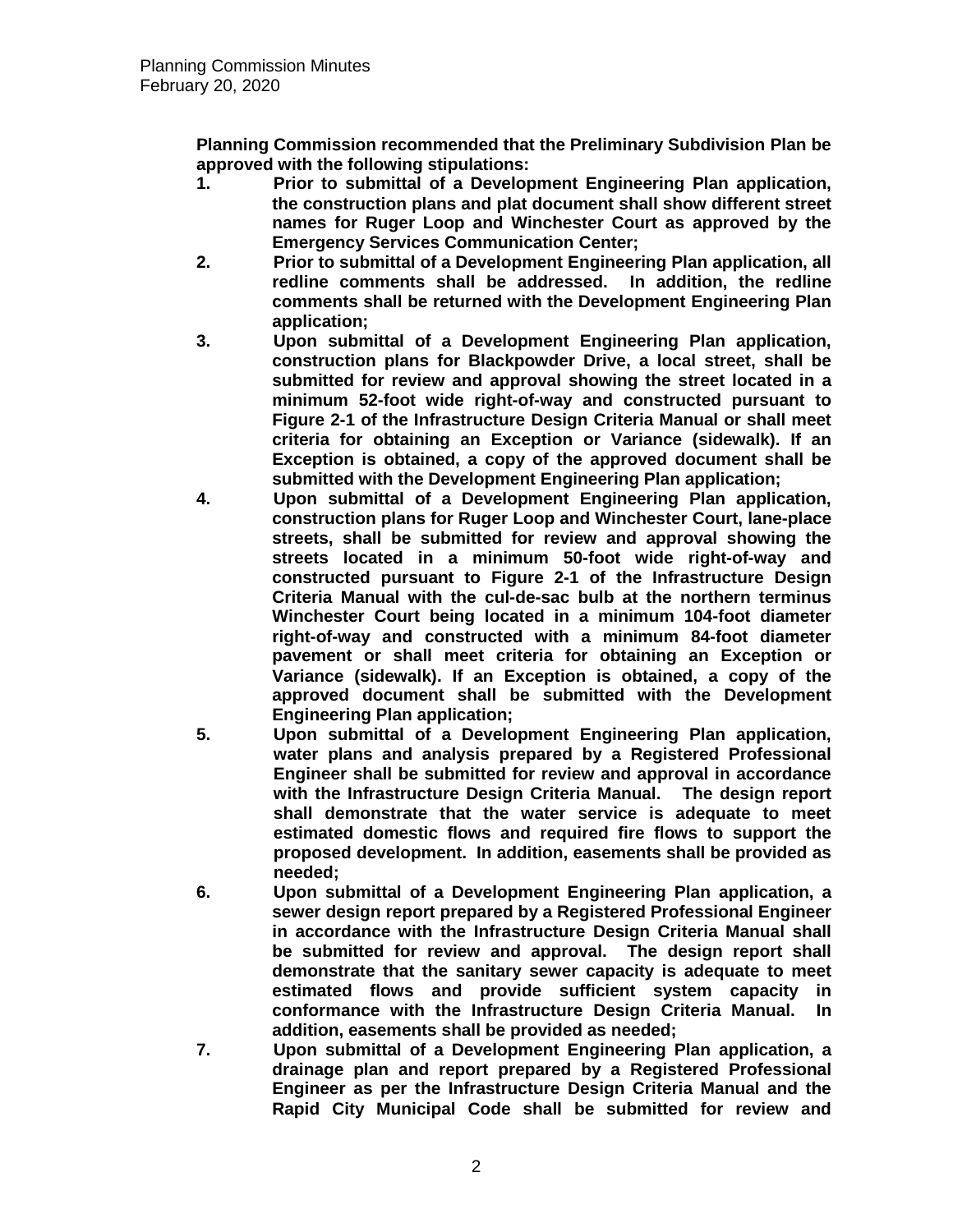**approval. The drainage report shall address storm water quantity control to pre-developed, historic rates and provide storm water quality treatment. In addition, easements shall be dedicated as needed;** 

- **8. Upon submittal of a Development Engineering Plan application, an Erosion and Sediment Control Plan in compliance with the adopted Stormwater Quality Manual and the Infrastructure Design Criteria Manual shall be submitted for review and approval if subdivision improvements are required;**
- **9. Upon submittal of a Development Engineering Plan application, a cost estimate for any required subdivision improvements shall be submitted for review and approval;**
- **10. Prior to approval of the Development Engineering Plan application, engineering reports required for construction approval shall be accepted and agreements required for construction approval shall be executed. In addition, permits required for construction shall be approved and issued and construction plans shall be accepted in accordance with the Infrastructure Design Criteria Manual. All final engineering reports shall be signed and sealed by a Professional Engineer and contain a Certification Statement of Conformance with City Standards, as required by the Infrastructure Design Criteria Manual;**
- **11. Prior to approval of the Development Engineering Plan application, a Development Agreement shall be entered into with the City for all public improvements;**
- **12. Upon submittal of a Final Plat application, an agreement shall be submitted for recording securing ownership and maintenance of the proposed "Detention Cell Lot: In addition, any proposed drainage elements shall be secured within a Major Drainage Easement and the agreement shall include these elements to secure ownership and maintenance;**
- **13. Upon submittal of a Final Plat application, surety for any required subdivision improvements that have not been completed shall be posted and the subdivision inspection fees shall be paid; and,**
- **14. Prior to the City's acceptance of the public improvements, a warranty surety shall be submitted for review and approval as required.**
- 4. No. 20VR002 Original Town of Rapid City

A request by Fisk Land Surveying & Consulting Engineers, Inc for OneHeart to consider an application for a **Vacation of Right-of-Way** for alley right-of-way adjacent to Lots 1 thru 32 of Block 108 of Original Town of Rapid City, located in Section 1, T1N, R7E, BHM, Rapid City, Pennington County, South Dakota, more generally described as being located at 201 and 217 Kansas City Street and 216, 218 and 230 Quincy Street.

# **Planning Commission recommended approving the Vacation of alley Rightof-Way.**

5. No. 20VR003 - Skyline Subdivision No. 2 A request by Fisk Land Surveying & Consulting Engineers, Inc for Calvary Baptist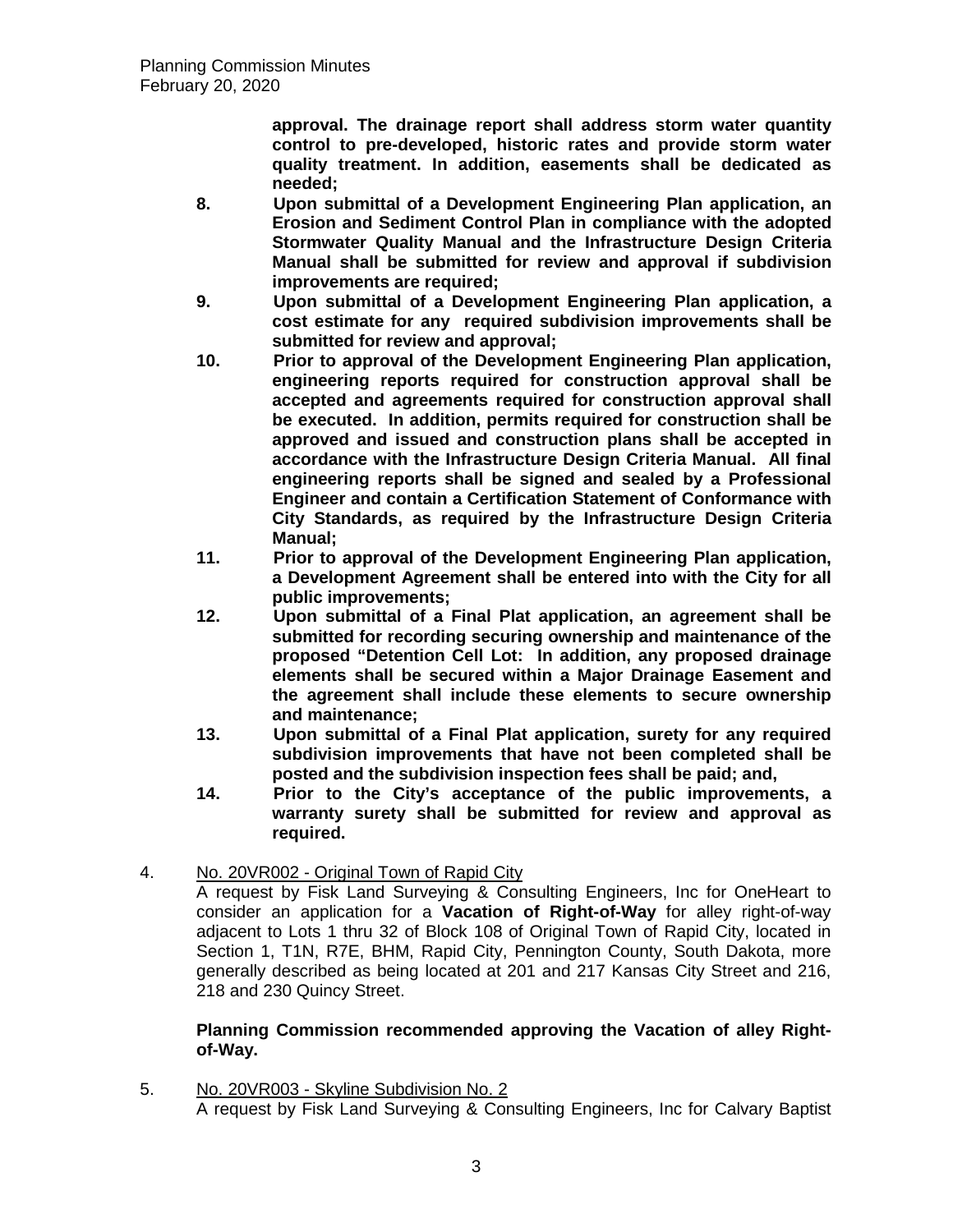Church to consider an application for a **Vacation of Section Line-Highway** for Section Line right-of-way located in Tract 1 of Skyline Subdivision No. 2, located in the S1/2 of the SW1/4 of Section 14, and in the N1/2 of the NW1/4 of Section 23, T1N, R7E, BHM, Rapid City, Pennington County, South Dakota, more generally described as being located at 4601 Mount Rushmore Road.

## **Planning Commission recommended approving the Vacation of the Section Line Highway Right of Way.**

# **---END OF CONSENT CALENDAR---**

## **---BEGINNING OF REGULAR AGENDA ITEMS---**

### \*6. No. 20UR003 - Original Town of Rapid City

A request by Keith Houdashelt for Lone Pine Kombucha to consider an application for a **Major Amendment to a Conditional Use Permit to allow on-sale liquor use in conjunction with a mico-brewery** for Lots 1 thru 5 of Block 83 of Original Town of Rapid City, located in Section 1, T1N, R7E, BHM, Rapid City, Pennington County, South Dakota, more generally described as being located at 505 7th Street.

Green presented the application and reviewed the associated slides noting that they are not expanding the suite, only adding to the services to allow the micobrewing and that any change to exterior signage will require historic review. Green noted that staff recommends approval of the Major Amendment to a Conditional Use Permit to allow on-sale liquor use in conjunction with a mico-brewery with stipulations.

In response to a question from Herr regarding the type of liquor license, Green confirmed that the use is only for craft beer.

**Bulman moved, Vidal seconded and the Planning Commission approved the requested Major Amendment to the Conditional Use Permit to allow on-sale liquor use in conjunction with a microbrewery with the following stipulations:** 

- **1. Prior to issuance of a sign permit, all signs shall obtain review and approval through the Historic Sign Review Board. All signage shall comply with the requirements of the Rapid City Sign Code. No electronic or Light Emitting Diode (LED) message centers are being approved as a part of this Major Amendment. The inclusion of any LED message centers shall require a Major Amendment to the Conditional Use Permit. A sign permit shall be obtained for each sign; and,**
- **2. The requested Major Amendment to the Conditional Use Permit shall allow on-sale liquor use operated in conjunction with a microbrewery on the property operated in compliance with the submitted operations plan. Any change in operator shall require a Major Amendment to the Conditional Use Permit. All requirements of the Central Business District shall be continually maintained. Any permitted use in the Central Business District shall be allowed with a Building Permit. Conditional uses in the Central Business District or any expansion of the on-sale liquor use on the property shall require a Major**